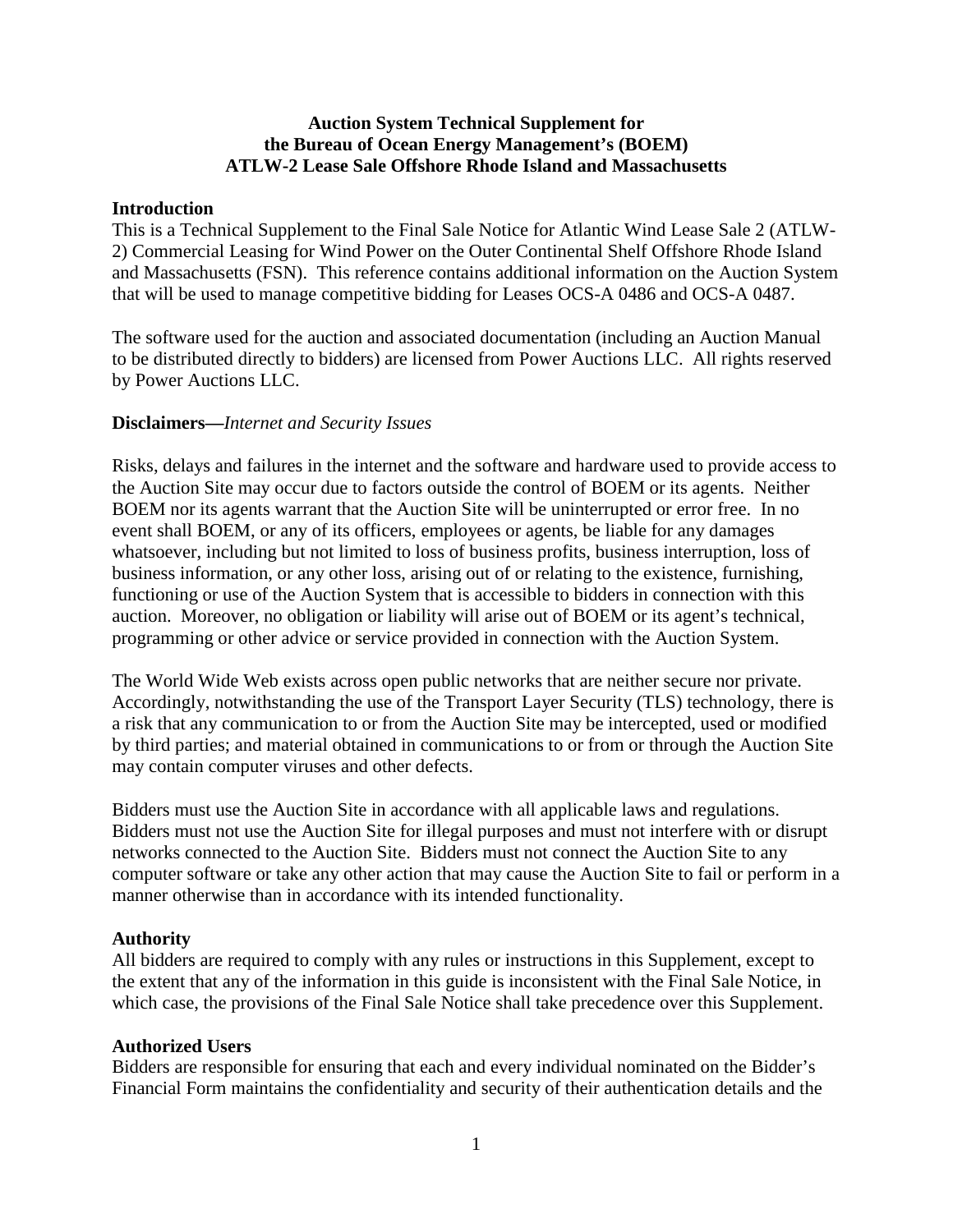security of the systems used to connect to the Auction Site. Bidders agree to notify the Auction Manager immediately upon becoming aware of any unauthorized use of their account or any other breach of security. Each authorized individual acknowledges on behalf of that bidder that neither BOEM nor its subcontractors are responsible for any damage the bidder may suffer through failure by any of its authorized individuals to maintain security in relation to their systems, their authentication details or through unauthorized use of their authentication details.

## **System Requirements**

The auction system can be accessed using a standard, Internet-connected Personal Computer with an internet browser with TLS 1.1 enabled. The recommended configuration is detailed below:

- Intel Pentium (or equivalent) with 1.2 GHz processor or faster;
- One of the following two operating system/browser combinations:
	- o Windows 7 operating system with Internet Explorer (IE) 8, 9 or Google Chrome, or
	- o XP operating system with a recent version of Google Chrome.
- The browser must be configured to accept cookies and JavaScript, compatibility view must be turned off (IE), and TLS 1.1 must be enabled (IE).
- Access to the internet; and
- 1366 x 768 screen resolution or higher.

Bidders should use the same hardware configuration for the mock auction as they intend to use for the live auction. Each bidder should ensure that its computer has the maximum protection against security vulnerabilities. This includes installing the latest security updates for operating systems and browsers, and installing anti-virus software. Bidders are discouraged from using internet browsers containing third-party modifications such as search bars, tool bars, or other third-party browser extensions. If in doubt, seek the advice of your IT department in order to disable third-party browser extensions or, if necessary, obtain clean installations of a recommended internet browser.

Bidders are encouraged to set up an alternative way to connect to the internet in case the primary internet access fails. Bidders should also have access to a phone, fax machine, and printer available during the auction.

# **System Access**

The URL for the web site where the auction will take place will be distributed to each qualified bidder prior to the auction. When the auction has been opened for bidders to log in, a link will appear on that page. Bidders need three pieces of information in order to log in:

- A username, which will be provided to bidders before the start of the auction;
- A temporary password, which will be provided to bidders before the start of the auction; and
- A numerical code, which can be read off a token that will be provided to bidders prior to the auction.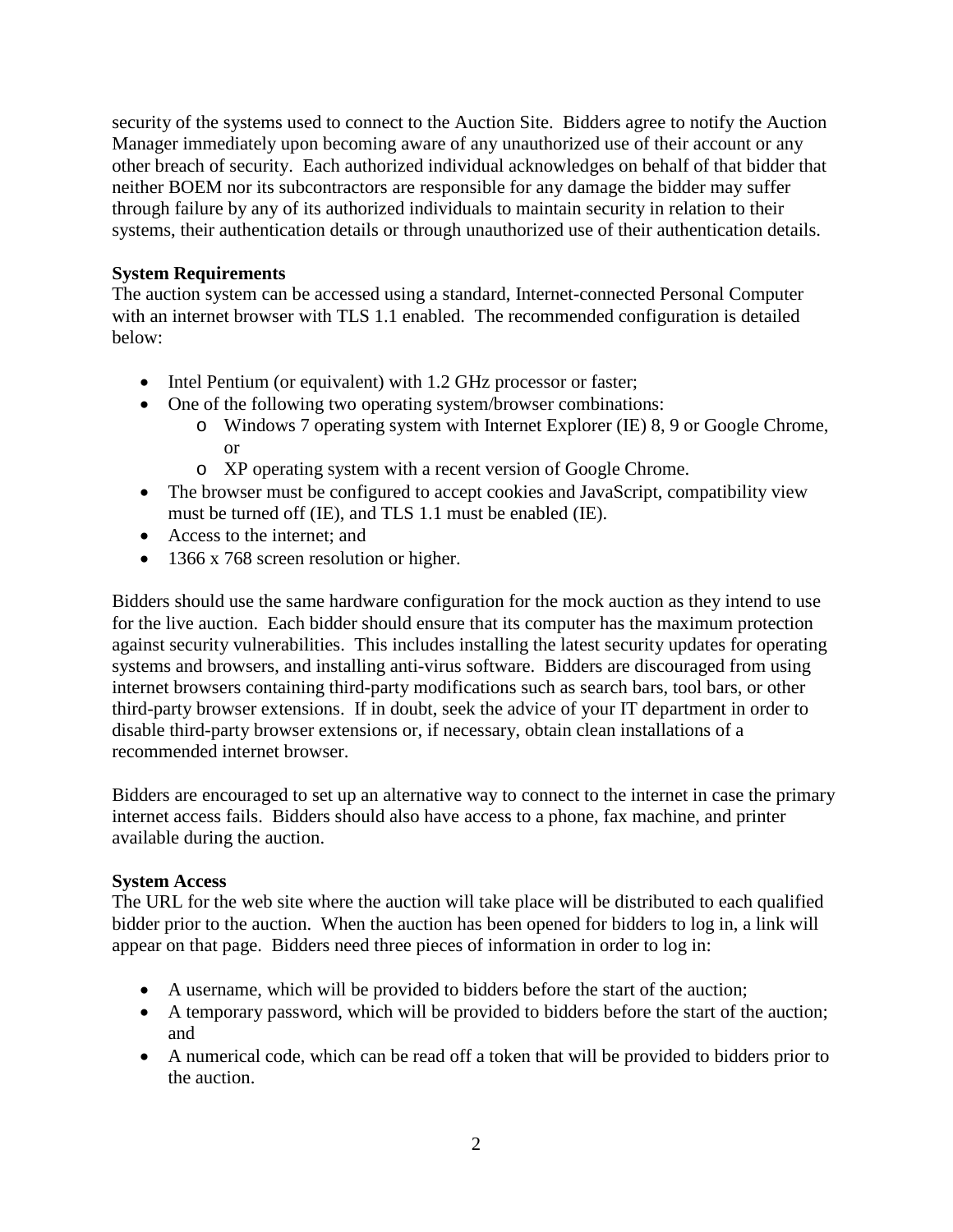Bidders may be required to change their temporary password shortly after signing in. Instructions for doing so will be provided prior to the auction.

#### **Privacy Notice**

The web site will contain the following warning. Use of the system constitutes acknowledgement of the notice and consent to its terms.

This web site is operated for the U.S. Government. Any unauthorized access is prohibited. Access of this system may be monitored, recorded, and subject to audit. Use of this system indicates consent to the monitoring and recording of the user's use of the system. The data and documents on this system include Federal records that may contain sensitive information protected by various Federal statutes. Unauthorized user attempts or acts to (1) access, upload, change, delete or deface information on this system, (2) modify this system, (3) deny access to this system, or (4) otherwise misuse this system are strictly prohibited and may result in criminal or civil penalties.

All phone communications with the Auction Manager during the auction will also be recorded.

### **Submitting Bids**

The timing of when bidders enter a bid during any given bid round has no effect on the outcome of the Auction, *i.e.*, it does not matter whether your bid is made early or late in the round. Bidders are free to revise bids as they wish during the round. Only the bids that are in place at the time that the round closes are final bids for that round (absent manual entry of bids by the Auction Manager). No information will be provided to bidders during the round about the aggregate demand corresponding to the bids placed in the current round—the results are only provided during the inter-round recess period.

All auction transactions made through the Auction System are deemed to occur at the time logged by the Auction System. All transmissions by fax from the Auction Manager during the auction process shall be deemed to have been received by the intended recipient at the time stated in the transmission report by the fax machine from which the fax was sent provided that this transmission report records that the fax was successfully sent. All transmissions by fax to the Auction Manager, during the auction process, shall be deemed to have been received by the Auction Manager at the time stated in the transmission report by the fax machine from which the fax was received provided that this transmission report records that the fax was received successfully.

### **Messages**

The Auction System supports two types of messages: announcements and conversations. An announcement is a one-direction message from the Auction Manager to all bidders. A conversation is a two-directional message stream that is sent from the Auction Manager to a bidder and/or from an authorized individual of a bidder to the Auction Manager. The Auction Manager may use both types of messages to communicate with bidders throughout the auction.

### **Internet or Computer Failure**